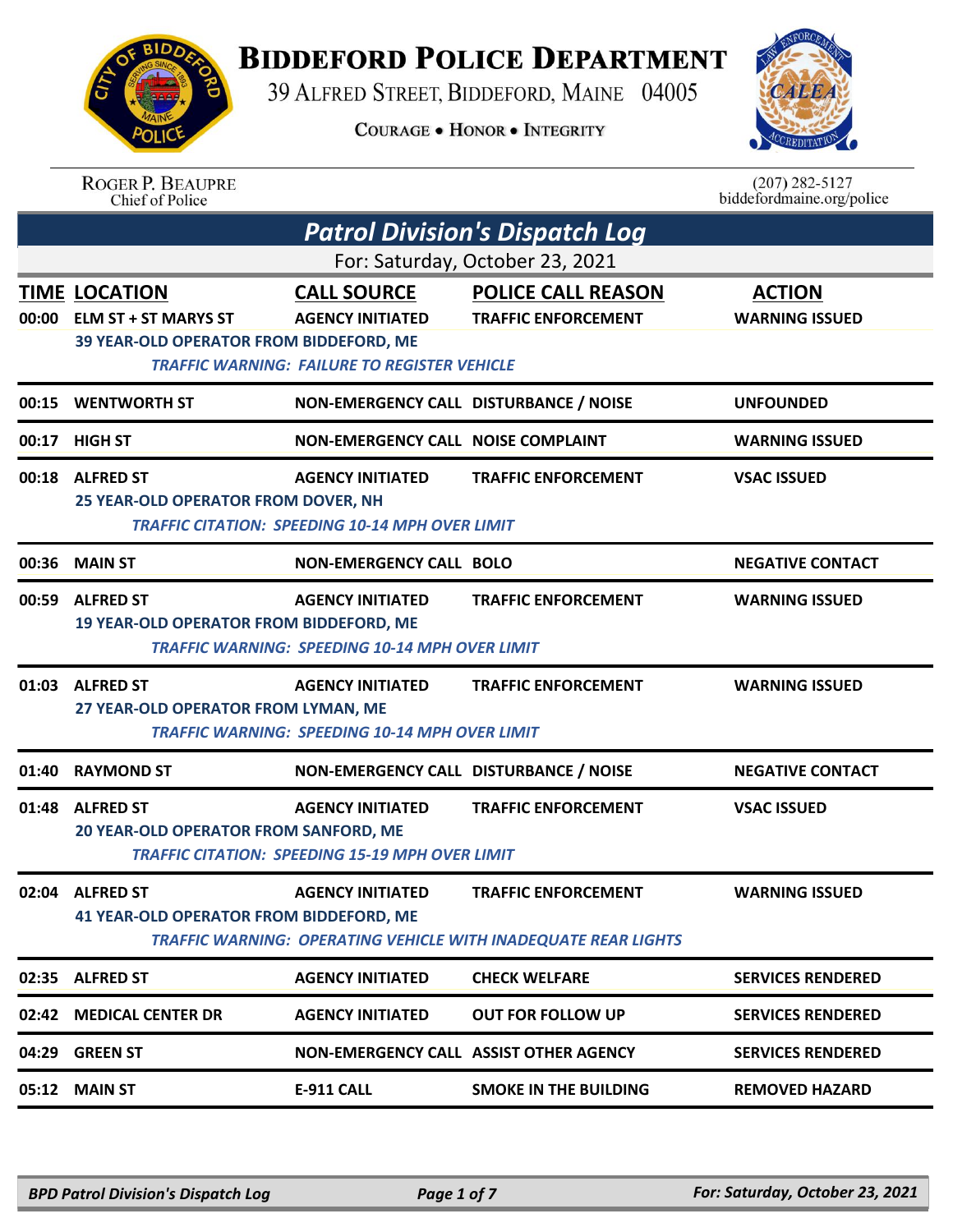|       | <b>TIME LOCATION</b>                                        | <b>CALL SOURCE</b>                                           | <b>POLICE CALL REASON</b>                                                  | <b>ACTION</b>            |  |  |
|-------|-------------------------------------------------------------|--------------------------------------------------------------|----------------------------------------------------------------------------|--------------------------|--|--|
|       | 05:29 BARRA RD + ALFRED ST                                  | <b>AGENCY INITIATED</b>                                      | <b>TRAFFIC ENFORCEMENT</b>                                                 | <b>SUMMONS ISSUED</b>    |  |  |
|       |                                                             |                                                              | DEFENDANT: JACOB A SIMONEAU  AGE: 25  RESIDENT OF: BIDDEFORD, ME           |                          |  |  |
|       | <b>CHARGE: OPERATING WHILE LICENSE SUSPENDED OR REVOKED</b> |                                                              |                                                                            |                          |  |  |
|       |                                                             | <b>TRAFFIC WARNING: OPERATING WITH INADEQUATE HEADLIGHTS</b> |                                                                            |                          |  |  |
|       | 07:14 ELM ST                                                | <b>AGENCY INITIATED</b>                                      | <b>TRAFFIC ENFORCEMENT</b>                                                 | <b>WARNING ISSUED</b>    |  |  |
|       | 39 YEAR-OLD OPERATOR FROM BIDDEFORD, ME                     |                                                              |                                                                            |                          |  |  |
|       |                                                             |                                                              | <b>TRAFFIC WARNING: FAILING TO NOTIFY STATE OF NAME AND ADDRESS CHANGE</b> |                          |  |  |
|       |                                                             | TRAFFIC WARNING: FAILING TO OBEY RED TRAFFIC LIGHT           |                                                                            |                          |  |  |
|       | 07:16 ALFRED ST                                             | NON-EMERGENCY CALL TRESPASSING                               |                                                                            | <b>FIELD INTERVIEW</b>   |  |  |
|       | 07:28 MAY ST                                                | <b>AGENCY INITIATED</b>                                      | <b>TRAFFIC ENFORCEMENT</b>                                                 | <b>WARNING ISSUED</b>    |  |  |
|       | 33 YEAR-OLD OPERATOR FROM BIDDEFORD, ME                     |                                                              |                                                                            |                          |  |  |
|       |                                                             |                                                              | <b>TRAFFIC WARNING: FAILING TO PRODUCE EVIDENCE OF VEHICLE INSURANCE</b>   |                          |  |  |
|       |                                                             | <b>TRAFFIC WARNING: FAILURE TO REGISTER VEHICLE</b>          |                                                                            |                          |  |  |
|       |                                                             | <b>TRAFFIC WARNING: OBSCURING MOTOR VEHICLE PLATES MARKS</b> |                                                                            |                          |  |  |
|       |                                                             | <b>TRAFFIC WARNING: SPEEDING 10-14 MPH OVER LIMIT</b>        |                                                                            |                          |  |  |
|       | 07:28 ELM ST                                                | <b>NON-EMERGENCY CALL BOLO</b>                               |                                                                            | <b>NEGATIVE CONTACT</b>  |  |  |
| 07:39 | <b>ALFRED ST</b>                                            | <b>WALK-IN AT STATION</b>                                    | <b>MENTAL ILLNESS CASES</b>                                                | <b>SERVICES RENDERED</b> |  |  |
|       | 07:42 HEALTHCARE DR                                         | <b>NON-EMERGENCY CALL ALARM - POLICE</b>                     |                                                                            | <b>FALSE ALARM</b>       |  |  |
|       | 07:48 WEST ST + GRANITE ST                                  | <b>AGENCY INITIATED</b>                                      | <b>TRAFFIC ENFORCEMENT</b>                                                 | <b>VSAC ISSUED</b>       |  |  |
|       | 49 YEAR-OLD OPERATOR FROM SACO, ME                          |                                                              |                                                                            |                          |  |  |
|       |                                                             |                                                              | <b>TRAFFIC CITATION: FAILING TO PRODUCE EVIDENCE OF VEHICLE INSURANCE</b>  |                          |  |  |
|       |                                                             |                                                              | <b>TRAFFIC WARNING: OPERATE VEHICLE W/O VALID INSPECTION CERTIFICATE</b>   |                          |  |  |
|       | 08:01 HILL ST + PENNY AVE                                   | <b>AGENCY INITIATED</b>                                      | <b>TRAFFIC ENFORCEMENT</b>                                                 | <b>WARNING ISSUED</b>    |  |  |
|       | <b>50 YEAR-OLD OPERATOR FROM BIDDEFORD, ME</b>              |                                                              |                                                                            |                          |  |  |
|       |                                                             | <b>TRAFFIC WARNING: SPEEDING 10-14 MPH OVER LIMIT</b>        |                                                                            |                          |  |  |
|       | 08:01 ALFRED ST                                             | <b>NON-EMERGENCY CALL DRUNKENNESS</b>                        |                                                                            | <b>SERVICES RENDERED</b> |  |  |
|       | 08:02 WEST ST                                               | <b>AGENCY INITIATED</b>                                      | <b>TRAFFIC ENFORCEMENT</b>                                                 | <b>WARNING ISSUED</b>    |  |  |
|       | 33 YEAR-OLD OPERATOR FROM BIDDEFORD, ME                     |                                                              |                                                                            |                          |  |  |
|       |                                                             |                                                              | <b>TRAFFIC WARNING: FAILING TO NOTIFY STATE OF NAME AND ADDRESS CHANGE</b> |                          |  |  |
|       |                                                             |                                                              | <b>TRAFFIC WARNING: OPERATE VEHICLE W/O VALID INSPECTION CERTIFICATE</b>   |                          |  |  |
|       |                                                             |                                                              |                                                                            |                          |  |  |
|       | 08:06 WEST ST<br>26 YEAR-OLD OPERATOR FROM BIDDEFORD, ME    | <b>AGENCY INITIATED</b>                                      | <b>TRAFFIC ENFORCEMENT</b>                                                 | <b>WARNING ISSUED</b>    |  |  |
|       |                                                             |                                                              | <b>TRAFFIC WARNING: FAILING TO NOTIFY STATE OF NAME AND ADDRESS CHANGE</b> |                          |  |  |
|       |                                                             | TRAFFIC WARNING: SPEEDING 10-14 MPH OVER LIMIT               |                                                                            |                          |  |  |
|       |                                                             |                                                              |                                                                            |                          |  |  |
| 08:11 | <b>HARRISON AVE</b>                                         | <b>AGENCY INITIATED</b>                                      | <b>OUT FOR FOLLOW UP</b>                                                   | <b>SERVICES RENDERED</b> |  |  |
|       | 08:19 POOL ST + HILLS BEACH RD                              | <b>AGENCY INITIATED</b>                                      | <b>TRAFFIC ENFORCEMENT</b>                                                 | <b>WARNING ISSUED</b>    |  |  |
|       | <b>49 YEAR-OLD OPERATOR FROM MOUNT DESERT, ME</b>           |                                                              |                                                                            |                          |  |  |
|       |                                                             |                                                              | <b>TRAFFIC WARNING: OPERATE VEHICLE W/O VALID INSPECTION CERTIFICATE</b>   |                          |  |  |
|       |                                                             |                                                              |                                                                            |                          |  |  |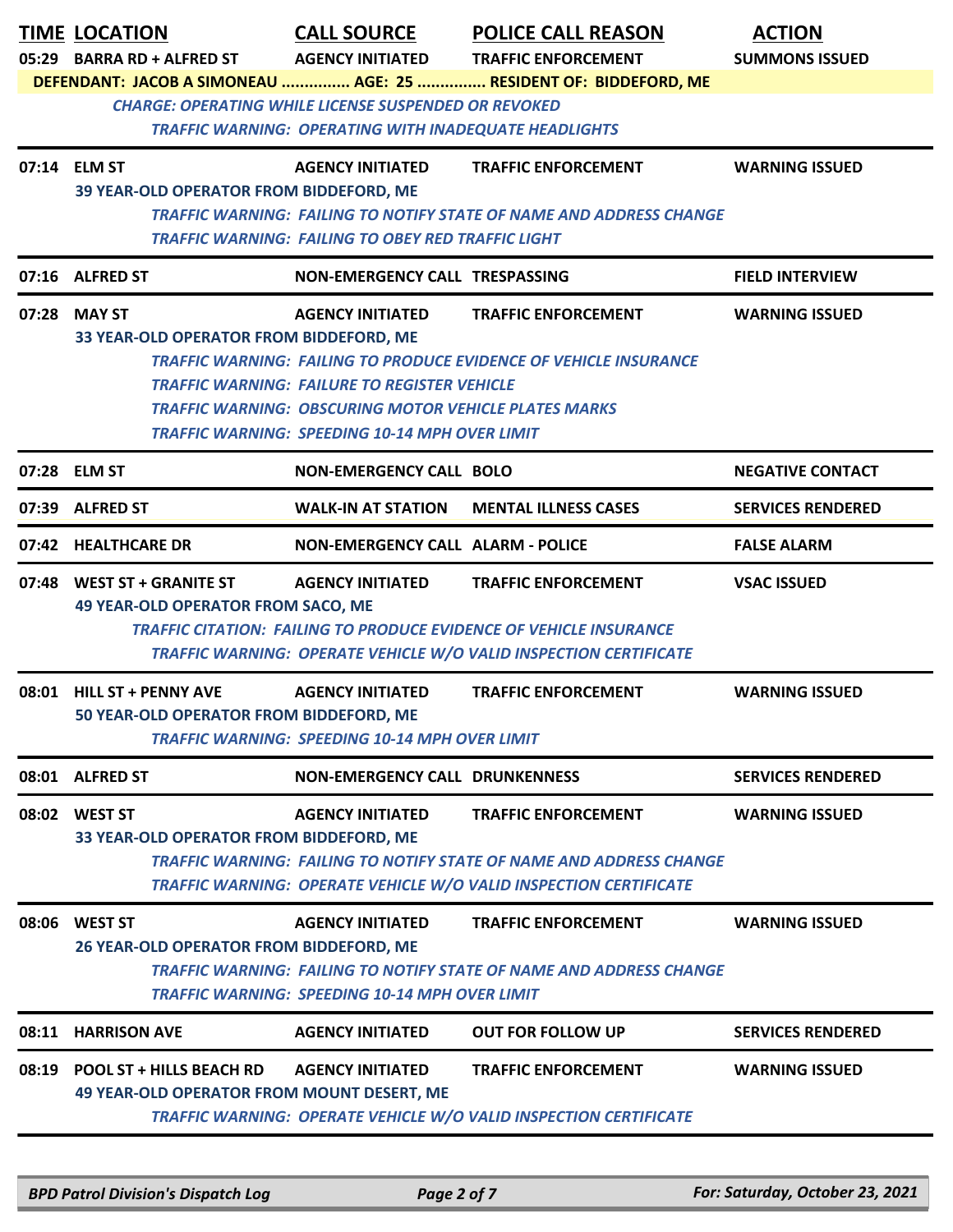|       | <b>TIME LOCATION</b><br>08:24 SOUTH ST<br>32 YEAR-OLD OPERATOR FROM BIDDEFORD, ME                | <b>CALL SOURCE</b><br><b>AGENCY INITIATED</b><br><b>TRAFFIC WARNING: SPEEDING 10-14 MPH OVER LIMIT</b> | <b>POLICE CALL REASON</b><br><b>TRAFFIC ENFORCEMENT</b>                                                | <b>ACTION</b><br><b>WARNING ISSUED</b> |
|-------|--------------------------------------------------------------------------------------------------|--------------------------------------------------------------------------------------------------------|--------------------------------------------------------------------------------------------------------|----------------------------------------|
|       | 08:33 SOUTH ST<br>24 YEAR-OLD OPERATOR FROM LYMAN, ME                                            | <b>AGENCY INITIATED</b><br><b>TRAFFIC WARNING: SPEEDING 10-14 MPH OVER LIMIT</b>                       | <b>TRAFFIC ENFORCEMENT</b>                                                                             | <b>WARNING ISSUED</b>                  |
| 08:37 | <b>POOL ST + NEWTOWN RD</b><br>81 YEAR-OLD OPERATOR FROM BIDDEFORD, ME                           | <b>AGENCY INITIATED</b><br><b>TRAFFIC WARNING: FAILURE TO REGISTER VEHICLE</b>                         | <b>TRAFFIC ENFORCEMENT</b>                                                                             | <b>WARNING ISSUED</b>                  |
|       | 08:39 ALFRED ST                                                                                  | <b>NON-EMERGENCY CALL DRUNKENNESS</b>                                                                  |                                                                                                        | <b>SERVICES RENDERED</b>               |
|       | 08:40 SOUTH ST<br><b>45 YEAR-OLD OPERATOR FROM LYMAN, ME</b>                                     | <b>AGENCY INITIATED</b><br><b>TRAFFIC WARNING: SPEEDING 10-14 MPH OVER LIMIT</b>                       | <b>TRAFFIC ENFORCEMENT</b>                                                                             | <b>WARNING ISSUED</b>                  |
|       | 08:46 SOUTH ST + COUNTRY DR<br>53 YEAR-OLD OPERATOR FROM ARUNDEL, ME                             | <b>AGENCY INITIATED</b><br><b>TRAFFIC WARNING: SPEEDING 1-9 MPH OVER LIMIT</b>                         | <b>TRAFFIC ENFORCEMENT</b>                                                                             | <b>WARNING ISSUED</b>                  |
|       | 08:52 SOUTH ST<br>22 YEAR-OLD OPERATOR FROM EAST WATERBORO, ME                                   | <b>AGENCY INITIATED</b><br><b>TRAFFIC CITATION: SPEEDING 15-19 MPH OVER LIMIT</b>                      | <b>TRAFFIC ENFORCEMENT</b>                                                                             | <b>VSAC ISSUED</b>                     |
| 09:03 | <b>SOUTH ST + RIVER RD</b><br><b>30 YEAR-OLD OPERATOR FROM BIDDEFORD, ME</b>                     | <b>AGENCY INITIATED</b><br><b>TRAFFIC WARNING: SPEEDING 1-9 MPH OVER LIMIT</b>                         | <b>TRAFFIC ENFORCEMENT</b>                                                                             | <b>WARNING ISSUED</b>                  |
|       | 09:10 SOUTH ST<br>54 YEAR-OLD OPERATOR FROM BIDDEFORD, ME                                        | <b>AGENCY INITIATED</b><br><b>TRAFFIC WARNING: SPEEDING 10-14 MPH OVER LIMIT</b>                       | <b>TRAFFIC ENFORCEMENT</b>                                                                             | <b>WARNING ISSUED</b>                  |
| 09:17 | <b>MAIN ST</b>                                                                                   | <b>AGENCY INITIATED</b>                                                                                | <b>COMMUNITY ENGAGEMENT</b>                                                                            | <b>WARNING ISSUED</b>                  |
|       | 09:19 SOUTH ST<br><b>43 YEAR-OLD OPERATOR FROM LYMAN, ME</b>                                     | <b>AGENCY INITIATED</b><br><b>TRAFFIC WARNING: SPEEDING 10-14 MPH OVER LIMIT</b>                       | <b>TRAFFIC ENFORCEMENT</b><br><b>TRAFFIC WARNING: OPERATE VEHICLE W/O VALID INSPECTION CERTIFICATE</b> | <b>WARNING ISSUED</b>                  |
|       | 09:21 HEALTHCARE DR                                                                              | <b>NON-EMERGENCY CALL ALARM - POLICE</b>                                                               |                                                                                                        | <b>NO ACTION REQUIRED</b>              |
|       | 09:26 POOL ST + HEDLEY REYNOLDS AGENCY INITIATED<br><b>43 YEAR-OLD OPERATOR FROM HANOVER, NH</b> | <b>TRAFFIC WARNING: SPEEDING 10-14 MPH OVER LIMIT</b>                                                  | <b>TRAFFIC ENFORCEMENT</b>                                                                             | <b>WARNING ISSUED</b>                  |
| 09:29 | <b>SOUTH ST</b><br><b>48 YEAR-OLD OPERATOR FROM BIDDEFORD, ME</b>                                | <b>AGENCY INITIATED</b><br><b>TRAFFIC WARNING: SPEEDING 10-14 MPH OVER LIMIT</b>                       | <b>TRAFFIC ENFORCEMENT</b>                                                                             | <b>WARNING ISSUED</b>                  |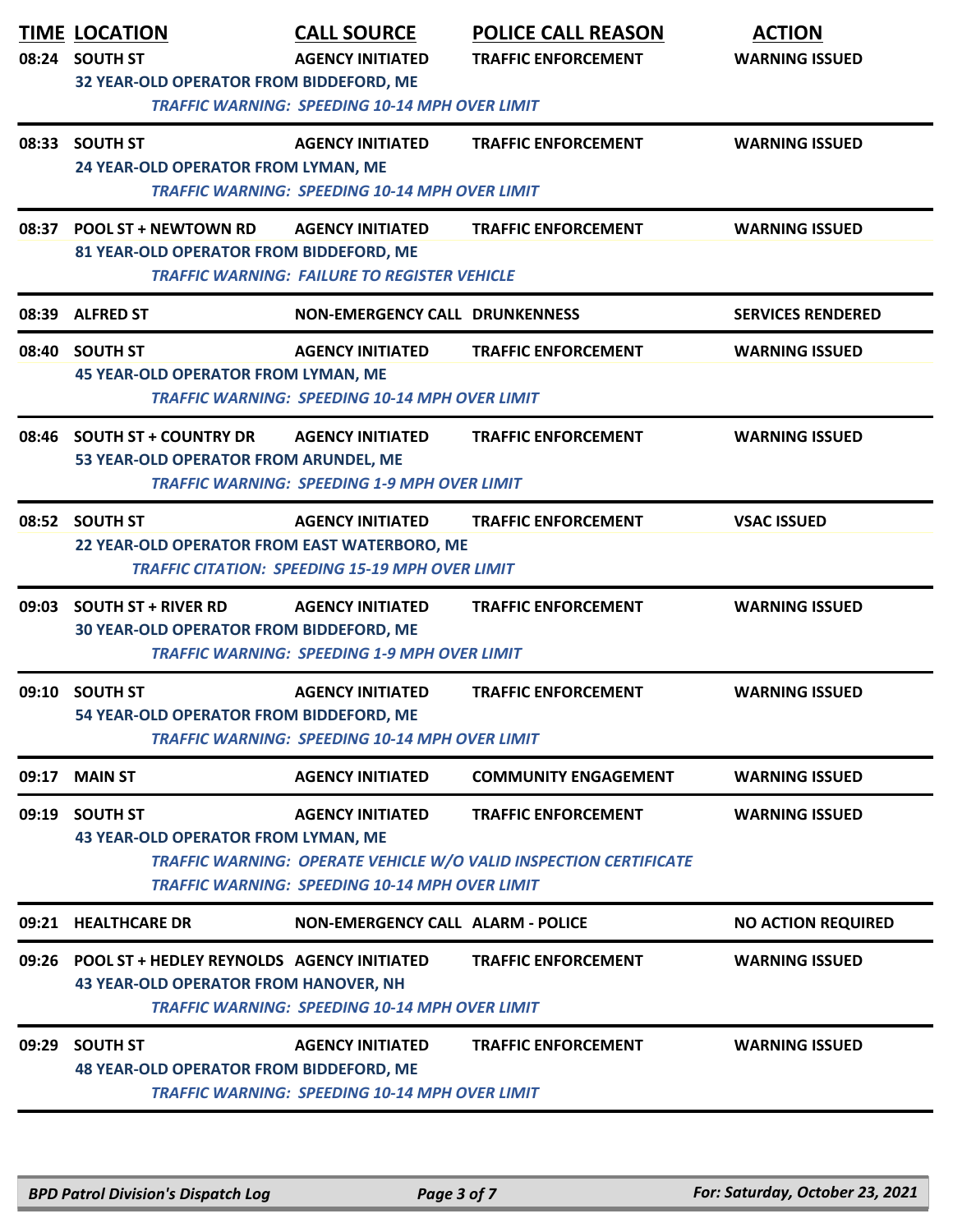|              | <b>TIME LOCATION</b><br>09:42 SOUTH ST<br>74 YEAR-OLD OPERATOR FROM NASHUA, NH | <b>CALL SOURCE</b><br><b>AGENCY INITIATED</b><br><b>TRAFFIC CITATION: SPEEDING 20-24 MPH OVER LIMIT</b> | <b>POLICE CALL REASON</b><br><b>TRAFFIC ENFORCEMENT</b>                                                                                                                                                                                                     | <b>ACTION</b><br><b>VSAC ISSUED</b> |
|--------------|--------------------------------------------------------------------------------|---------------------------------------------------------------------------------------------------------|-------------------------------------------------------------------------------------------------------------------------------------------------------------------------------------------------------------------------------------------------------------|-------------------------------------|
|              | 09:55 POOL ST + BRISTOL ST<br><b>48 YEAR-OLD OPERATOR FROM BILLERICA, MA</b>   | <b>AGENCY INITIATED</b><br><b>TRAFFIC WARNING: SPEEDING 10-14 MPH OVER LIMIT</b>                        | <b>TRAFFIC ENFORCEMENT</b>                                                                                                                                                                                                                                  | <b>WARNING ISSUED</b>               |
|              | 09:56 SOUTH ST<br>24 YEAR-OLD OPERATOR FROM ARUNDEL, ME                        | <b>AGENCY INITIATED</b><br><b>TRAFFIC WARNING: SPEEDING 10-14 MPH OVER LIMIT</b>                        | <b>TRAFFIC ENFORCEMENT</b><br><b>TRAFFIC WARNING: OPERATE VEHICLE W/O VALID INSPECTION CERTIFICATE</b>                                                                                                                                                      | <b>WARNING ISSUED</b>               |
|              | 09:57 WEST ST + GRANITE ST<br><b>41 YEAR-OLD OPERATOR FROM BIDDEFORD, ME</b>   | <b>AGENCY INITIATED</b>                                                                                 | <b>TRAFFIC ENFORCEMENT</b><br><b>TRAFFIC WARNING: OPERATE VEHICLE W/O VALID INSPECTION CERTIFICATE</b>                                                                                                                                                      | <b>WARNING ISSUED</b>               |
|              | 10:03 SOUTH ST<br><b>42 YEAR-OLD OPERATOR FROM LYMAN, ME</b>                   | <b>AGENCY INITIATED</b><br><b>TRAFFIC CITATION: SPEEDING 10-14 MPH OVER LIMIT</b>                       | <b>TRAFFIC ENFORCEMENT</b>                                                                                                                                                                                                                                  | <b>VSAC ISSUED</b>                  |
|              | 10:19 HILL ST<br><b>45 YEAR-OLD OPERATOR FROM BIDDEFORD, ME</b>                | <b>AGENCY INITIATED</b><br><b>TRAFFIC WARNING: SPEEDING 10-14 MPH OVER LIMIT</b>                        | <b>TRAFFIC ENFORCEMENT</b>                                                                                                                                                                                                                                  | <b>WARNING ISSUED</b>               |
| 10:29        | <b>FOSS ST + BIRCH ST</b>                                                      | <b>AGENCY INITIATED</b>                                                                                 | <b>ANIMAL COMPLAINT</b>                                                                                                                                                                                                                                     | <b>SERVICES RENDERED</b>            |
|              | 10:39 ELM ST + GOOCH ST<br><b>CHARGE: FAILURE TO REGISTER VEHICLE</b>          | <b>AGENCY INITIATED</b>                                                                                 | <b>TRAFFIC ENFORCEMENT</b><br>DEFENDANT: NATHAN P FRADETTE  AGE: 26  RESIDENT OF: SACO, ME<br><b>TRAFFIC CITATION: FAILING TO PRODUCE EVIDENCE OF VEHICLE INSURANCE</b><br><b>TRAFFIC CITATION: OPERATE VEHICLE W/O VALID INSPECTION CERTIFICATE</b>        | <b>SUMMONS ISSUED</b>               |
|              | 11:00 MAPLE ST<br>37 YEAR-OLD OPERATOR FROM SACO, ME                           | <b>AGENCY INITIATED</b>                                                                                 | <b>TRAFFIC ENFORCEMENT</b><br><b>TRAFFIC CITATION: FAILING TO PRODUCE EVIDENCE OF VEHICLE INSURANCE</b><br><b>TRAFFIC CITATION: OPERATE VEHICLE W/O VALID INSPECTION CERTIFICATE</b><br>TRAFFIC WARNING: FAILING TO NOTIFY STATE OF NAME AND ADDRESS CHANGE | <b>VSAC ISSUED</b>                  |
| 11:03        | <b>PROSPECT ST</b>                                                             | <b>AGENCY INITIATED</b>                                                                                 | <b>PAPERWORK</b>                                                                                                                                                                                                                                            | <b>PAPERWORK SERVED</b>             |
| 11:05 IVY ST |                                                                                | <b>E-911 CALL</b>                                                                                       | <b>DISTURBANCE / NOISE</b>                                                                                                                                                                                                                                  | <b>REPORT TAKEN</b>                 |
| 11:17        | <b>ELM ST</b>                                                                  | <b>AGENCY INITIATED</b>                                                                                 | <b>ANIMAL COMPLAINT</b>                                                                                                                                                                                                                                     | <b>SERVICES RENDERED</b>            |
| 11:20        | <b>SOUTH ST</b><br><b>43 YEAR-OLD OPERATOR FROM GORHAM, ME</b>                 | <b>AGENCY INITIATED</b><br><b>TRAFFIC WARNING: SPEEDING 10-14 MPH OVER LIMIT</b>                        | <b>TRAFFIC ENFORCEMENT</b>                                                                                                                                                                                                                                  | <b>WARNING ISSUED</b>               |
|              | 11:26 SOUTH ST + MCKENNEY DR<br>57 YEAR-OLD OPERATOR FROM BIDDEFORD, ME        | <b>AGENCY INITIATED</b><br><b>TRAFFIC WARNING: SPEEDING 10-14 MPH OVER LIMIT</b>                        | <b>TRAFFIC ENFORCEMENT</b>                                                                                                                                                                                                                                  | <b>WARNING ISSUED</b>               |
|              | <b>BPD Patrol Division's Dispatch Log</b>                                      |                                                                                                         | Page 4 of 7                                                                                                                                                                                                                                                 | For: Saturday, October 23, 2021     |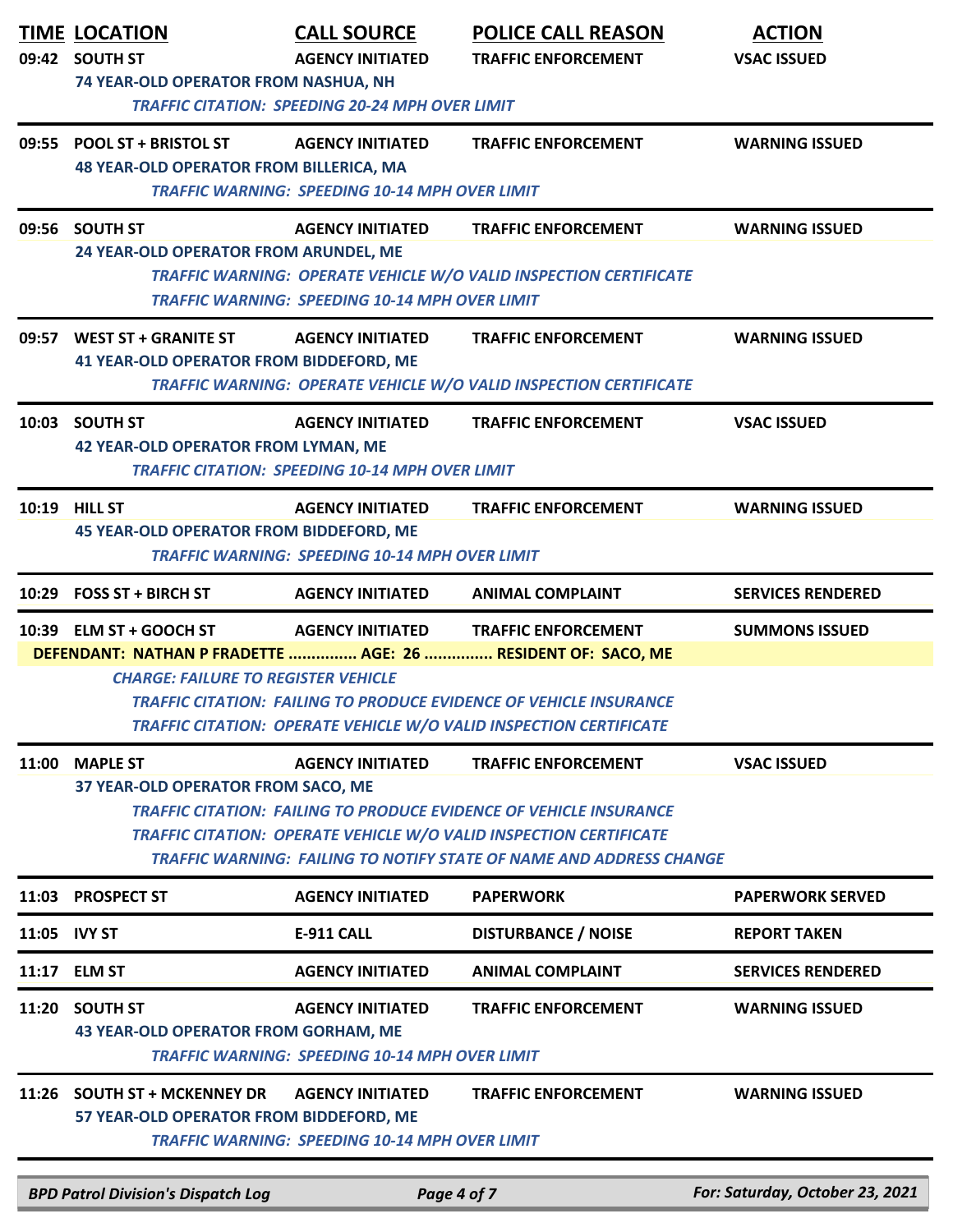|       | <b>TIME LOCATION</b><br>11:27 ALFRED ST                                                         | <b>CALL SOURCE</b><br><b>NON-EMERGENCY CALL BOLO</b>                                                                                | <b>POLICE CALL REASON</b>                                                                                                                                                                                                                    | <b>ACTION</b><br><b>SERVICES RENDERED</b> |
|-------|-------------------------------------------------------------------------------------------------|-------------------------------------------------------------------------------------------------------------------------------------|----------------------------------------------------------------------------------------------------------------------------------------------------------------------------------------------------------------------------------------------|-------------------------------------------|
|       | 11:31 SOUTH ST<br><b>36 YEAR-OLD OPERATOR FROM FALMOUTH, ME</b>                                 | <b>AGENCY INITIATED</b><br><b>TRAFFIC WARNING: SPEEDING 1-9 MPH OVER LIMIT</b>                                                      | <b>TRAFFIC ENFORCEMENT</b><br><b>TRAFFIC CITATION: FAILING TO PRODUCE EVIDENCE OF VEHICLE INSURANCE</b>                                                                                                                                      | <b>VSAC ISSUED</b>                        |
|       | 11:36 JEFFERSON ST                                                                              |                                                                                                                                     | NON-EMERGENCY CALL VEHICLE CRASH - POLICE ONLY                                                                                                                                                                                               | <b>REPORT TAKEN</b>                       |
|       | 11:41 PROSPECT ST + MYRTLE ST<br>71 YEAR-OLD OPERATOR FROM BIDDEFORD, ME                        | <b>AGENCY INITIATED</b><br><b>TRAFFIC WARNING: FAILING TO STOP AT STOP SIGN</b>                                                     | <b>TRAFFIC ENFORCEMENT</b>                                                                                                                                                                                                                   | <b>WARNING ISSUED</b>                     |
|       | 11:44 SOUTH ST<br>49 YEAR-OLD OPERATOR FROM NORTH WATERBORO, ME                                 | <b>AGENCY INITIATED</b><br>TRAFFIC WARNING: FAILING TO CARRY VEHICLE REGISTRATION<br>TRAFFIC WARNING: SPEEDING 10-14 MPH OVER LIMIT | <b>TRAFFIC ENFORCEMENT</b><br><b>TRAFFIC CITATION: FAILING TO PRODUCE EVIDENCE OF VEHICLE INSURANCE</b>                                                                                                                                      | <b>VSAC ISSUED</b>                        |
|       | 11:55 MAY ST + VICTORY LN<br>24 YEAR-OLD OPERATOR FROM BIDDEFORD, ME                            | <b>AGENCY INITIATED</b>                                                                                                             | <b>TRAFFIC ENFORCEMENT</b><br>TRAFFIC WARNING: OPERATE VEHICLE W/O VALID INSPECTION CERTIFICATE                                                                                                                                              | <b>WARNING ISSUED</b>                     |
|       | 11:55 ALFRED ST                                                                                 | NON-EMERGENCY CALL DISTURBANCE / NOISE                                                                                              |                                                                                                                                                                                                                                              | <b>SERVICES RENDERED</b>                  |
|       | 12:07 WEST COLE RD                                                                              | NON-EMERGENCY CALL CODES ENFORCEMENT                                                                                                |                                                                                                                                                                                                                                              | <b>REFERRED OTHER AGENCY</b>              |
|       | 12:13 ALFRED ST + JEFFERSON ST                                                                  | <b>NON-EMERGENCY CALL DRUNKENNESS</b>                                                                                               |                                                                                                                                                                                                                                              | <b>UNFOUNDED</b>                          |
|       | 12:15 HILL ST                                                                                   | <b>AGENCY INITIATED</b>                                                                                                             | <b>PAPERWORK</b>                                                                                                                                                                                                                             | <b>SUMMONS ISSUED</b>                     |
|       | <b>CHARGE: DISORDERLY CONDUCT, FIGHTING</b>                                                     |                                                                                                                                     | DEFENDANT: JESSE ALSTON VARNEY  AGE: 30  RESIDENT OF: BIDDEFORD, ME                                                                                                                                                                          |                                           |
|       | 12:26 SOUTH ST + SOUTHVIEW DR    AGENCY INITIATED<br>35 YEAR-OLD OPERATOR FROM PARSONSFIELD, ME | TRAFFIC WARNING: FAILURE TO REGISTER VEHICLE                                                                                        | <b>TRAFFIC ENFORCEMENT</b><br>TRAFFIC CITATION: FAILING TO PRODUCE EVIDENCE OF VEHICLE INSURANCE<br>TRAFFIC WARNING: FAILING TO NOTIFY STATE OF NAME AND ADDRESS CHANGE<br>TRAFFIC WARNING: OPERATE VEHICLE W/O VALID INSPECTION CERTIFICATE | <b>VSAC ISSUED</b>                        |
|       | 12:36 ALFRED ST                                                                                 | <b>WALK-IN AT STATION</b>                                                                                                           | <b>OUT FOR FOLLOW UP</b>                                                                                                                                                                                                                     | <b>NO ACTION REQUIRED</b>                 |
| 12:37 | <b>BIRCH ST</b>                                                                                 | <b>NON-EMERGENCY CALL SUSPICION</b>                                                                                                 |                                                                                                                                                                                                                                              | <b>REFERRED OTHER AGENCY</b>              |
|       | 12:39 ALFRED ST                                                                                 | NON-EMERGENCY CALL HARASSMENT                                                                                                       |                                                                                                                                                                                                                                              | <b>REPORT TAKEN</b>                       |
|       | 12:55 SOUTH ST + MAY ST<br>74 YEAR-OLD OPERATOR FROM ALFRED, ME                                 | <b>AGENCY INITIATED</b><br><b>TRAFFIC WARNING: SPEEDING 10-14 MPH OVER LIMIT</b>                                                    | <b>TRAFFIC ENFORCEMENT</b>                                                                                                                                                                                                                   | <b>WARNING ISSUED</b>                     |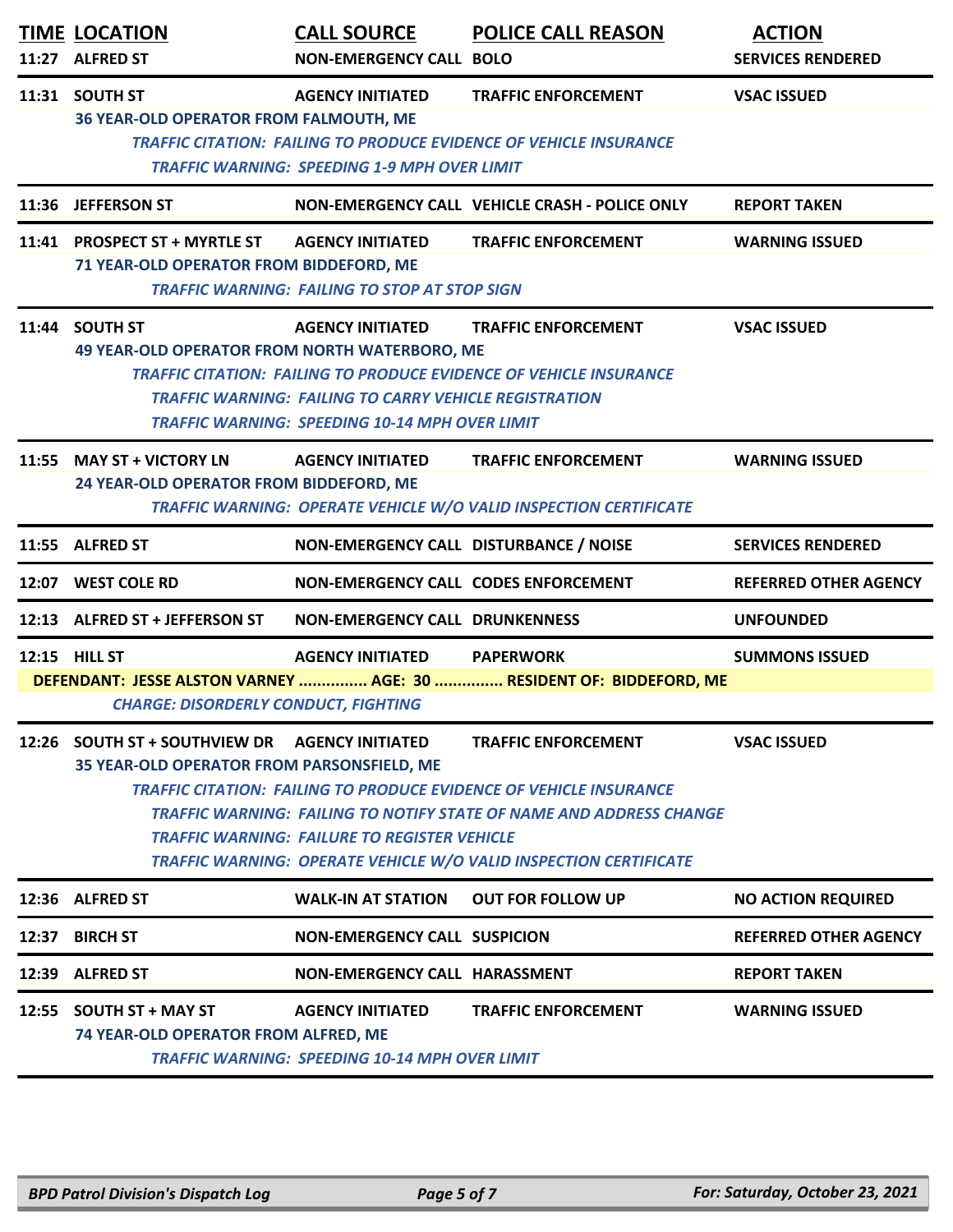|       | <b>TIME LOCATION</b>                           | <b>CALL SOURCE</b>                                          | <b>POLICE CALL REASON</b>                                                  | <b>ACTION</b>            |
|-------|------------------------------------------------|-------------------------------------------------------------|----------------------------------------------------------------------------|--------------------------|
|       | 13:04 GRAHAM ST + EMMONS PL                    | <b>AGENCY INITIATED</b>                                     | <b>TRAFFIC ENFORCEMENT</b>                                                 | <b>SUMMONS ISSUED</b>    |
|       | <b>CHARGE: FAILURE TO REGISTER VEHICLE</b>     |                                                             | DEFENDANT: ANDREW P RICHARDSON  AGE: 32  RESIDENT OF: BIDDEFORD, ME        |                          |
|       |                                                |                                                             | <b>TRAFFIC WARNING: FAILING TO NOTIFY STATE OF NAME AND ADDRESS CHANGE</b> |                          |
|       |                                                |                                                             | <b>TRAFFIC WARNING: OPERATE VEHICLE W/O VALID INSPECTION CERTIFICATE</b>   |                          |
| 13:09 | <b>PRECOURT ST + ALFRED ST</b>                 | <b>E-911 CALL</b>                                           | <b>VEHICLE CRASH - POLICE ONLY</b>                                         | <b>SERVICES RENDERED</b> |
|       | 13:28 HILL ST                                  | <b>AGENCY INITIATED</b>                                     | <b>TRAFFIC ENFORCEMENT</b>                                                 | <b>WARNING ISSUED</b>    |
|       | 43 YEAR-OLD OPERATOR FROM KENNEBUNKPORT, ME    | <b>TRAFFIC WARNING: SPEEDING 15-19 MPH OVER LIMIT</b>       |                                                                            |                          |
|       | 13:43 MAY ST + LAMOTHE AVE                     | <b>AGENCY INITIATED</b>                                     | <b>TRAFFIC ENFORCEMENT</b>                                                 | <b>WARNING ISSUED</b>    |
|       | 59 YEAR-OLD OPERATOR FROM BIDDEFORD, ME        |                                                             |                                                                            |                          |
|       |                                                | <b>TRAFFIC WARNING: SPEEDING 1-9 MPH OVER LIMIT</b>         |                                                                            |                          |
|       | 13:55 WENTWORTH ST                             | <b>NON-EMERGENCY CALL SUSPICION</b>                         |                                                                            | <b>SERVICES RENDERED</b> |
| 14:30 | <b>MAIN ST</b>                                 | <b>AGENCY INITIATED</b>                                     | <b>COMMUNITY ENGAGEMENT</b>                                                | <b>WARNING ISSUED</b>    |
|       | 14:30 SOUTH ST + WENTWORTH ST AGENCY INITIATED |                                                             | <b>TRAFFIC ENFORCEMENT</b>                                                 | <b>WARNING ISSUED</b>    |
|       | 57 YEAR-OLD OPERATOR FROM PORTLAND, ME         | <b>TRAFFIC WARNING: SPEEDING 10-14 MPH OVER LIMIT</b>       |                                                                            |                          |
|       |                                                |                                                             |                                                                            |                          |
|       | 14:30 CLEAVES ST                               | <b>NON-EMERGENCY CALL PAPERWORK</b>                         |                                                                            | <b>PAPERWORK SERVED</b>  |
|       | 14:35 SOUTH ST + CRESCENT ST                   | <b>AGENCY INITIATED</b>                                     | <b>TRAFFIC ENFORCEMENT</b>                                                 | <b>WARNING ISSUED</b>    |
|       | 38 YEAR-OLD OPERATOR FROM WATERBORO, ME        |                                                             | TRAFFIC WARNING: OPERATE VEHICLE W/O VALID INSPECTION CERTIFICATE          |                          |
|       |                                                |                                                             |                                                                            |                          |
|       | 15:18 WEST COLE RD                             | NON-EMERGENCY CALL DISTURBANCE / NOISE                      |                                                                            | <b>SERVICES RENDERED</b> |
|       | 15:21 ALFRED ST                                |                                                             | <b>AGENCY INITIATED TRAFFIC ENFORCEMENT</b>                                | <b>SUMMONS ISSUED</b>    |
|       |                                                | <b>CHARGE: OPERATING WHILE LICENSE SUSPENDED OR REVOKED</b> | DEFENDANT: SAMUEL E LOVELY  AGE: 52  RESIDENT OF: WINSLOW, ME              |                          |
|       | <b>15:37 BRADBURY ST</b>                       | NON-EMERGENCY CALL HARASSMENT                               |                                                                            |                          |
|       |                                                |                                                             |                                                                            | <b>SERVICES RENDERED</b> |
|       | 15:39 BERRY LN                                 | <b>NON-EMERGENCY CALL CRIMINAL MISCHIEF</b>                 |                                                                            | <b>REPORT TAKEN</b>      |
|       | 15:50 UNION ST                                 | <b>WALK-IN AT STATION</b>                                   | <b>ARTICLES LOST/FOUND</b>                                                 | <b>REPORT TAKEN</b>      |
|       | 15:58 ALFRED ST                                | <b>AGENCY INITIATED</b>                                     | <b>ALL OTHER</b>                                                           | <b>SERVICES RENDERED</b> |
|       | 15:59 POOL ST                                  | <b>NON-EMERGENCY CALL CHECK WELFARE</b>                     |                                                                            | <b>REPORT TAKEN</b>      |
|       | 16:21 ELM ST + PINE ST                         | <b>NON-EMERGENCY CALL BOLO</b>                              |                                                                            | <b>SERVICES RENDERED</b> |
|       | <b>16:22 BRADBURY ST</b>                       | <b>NON-EMERGENCY CALL SUSPICION</b>                         |                                                                            | <b>NEGATIVE CONTACT</b>  |
|       | 17:38 BLANDINGS WAY                            | <b>NON-EMERGENCY CALL SUSPICION</b>                         |                                                                            | <b>REPORT TAKEN</b>      |
|       | 17:58 SOUTH ST                                 | <b>NON-EMERGENCY CALL DISABLED VEHICLE</b>                  |                                                                            | <b>SERVICES RENDERED</b> |